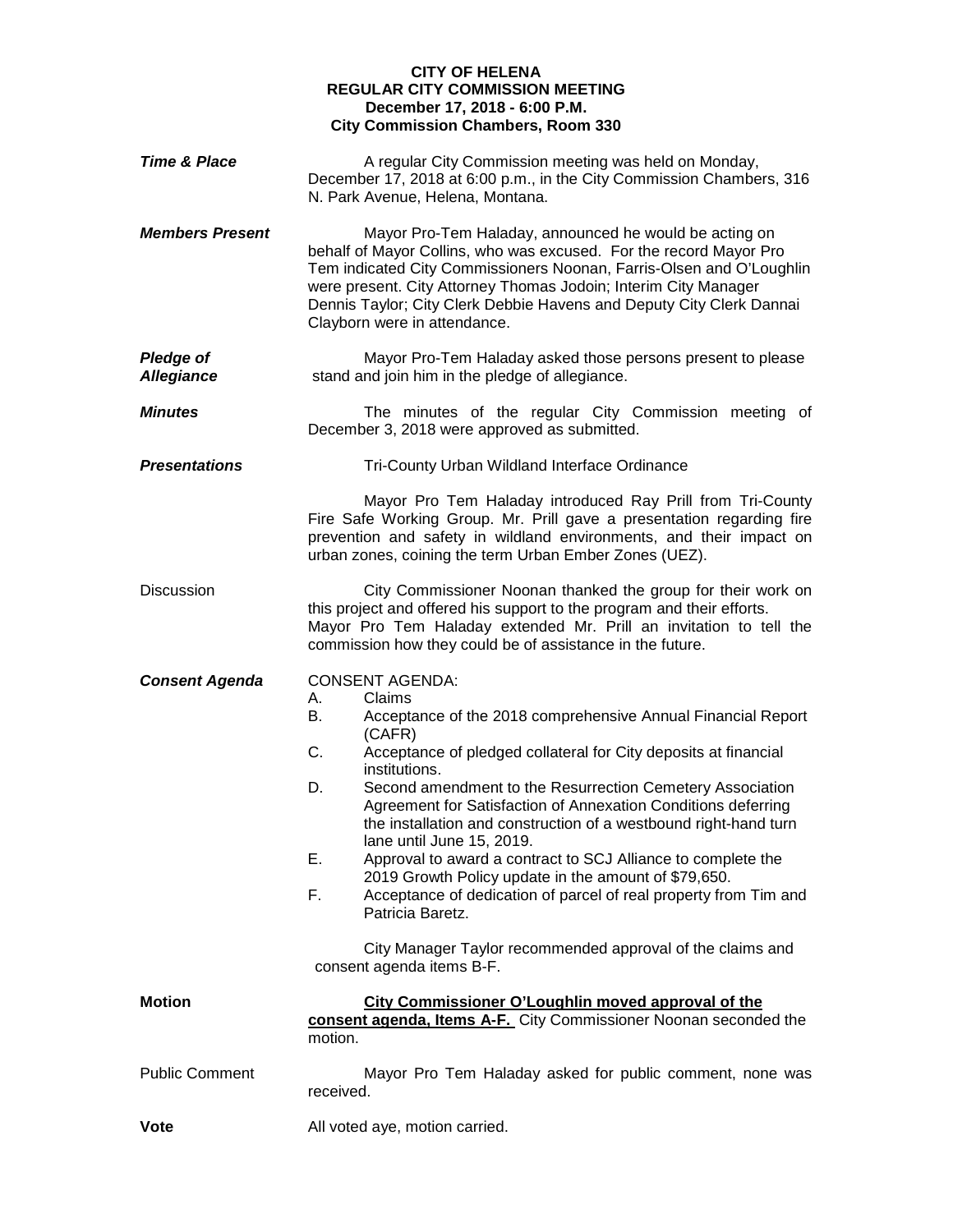## *Communications* COMMUNICATIONS/PROPOSALS FROM CITY COMMISSIONERS *From City Commissioners*

City Commissioner O'Loughlin wished to thank and congratulate city staff for their work on the comprehensive audit completed for the city. She further stated, she had an opportunity to speak with the auditors, who gave a very positive report on the audit and the overall financial health of the city.

Mayor Pro Tem Haladay recognized this meeting as the last for City Commissioner Farris-Olsen, and asked for a round of applause, thanking City Commissioner Farris-Olsen for his three years of service.

*Report of the City* REPORT OF THE CITY ATTORNEY **Attorney** A. Process for appointment of the Helena Municipal Court Judge

> City Attorney Jodoin presented the process for appointment of the Helena Municipal Court Judge, as follows: Honorable Bob Wood has stated his intention to retire from his position as the Helena Municipal Court Judge effective March 1, 2019. Judge Wood was elected to a four (4) year term in November of 2015, which would expire December 31, 2019.

> Pursuant to Mont. Code Annotated §7-4-4112, when a vacancy occurs in an elective office, the position is considered open and subject to nomination and election at the next general municipal election. The next municipal election will take place in November 2019. Since Judge Wood's term was set to expire in 2019, whoever is elected as the Municipal Court Judge at the November 2019 election will serve a new four (4) year term.

> The statute further provides that pending an election, the City Commission shall, by a majority vote of the members, appoint a person within 30 days of the vacancy to hold the office until a successor is elected and qualified. Thus, the City Commission must appoint an Interim Municipal Court Judge by March 31, 2019.

> To meet the March 31, 2019, appointment deadline, city staff has outlined the following schedule for the appointment process. The appointment process and application materials have been modeled on the process used by the Judicial Nomination Commission in the appointment of district court judges.

**January 11, 2019** Application submission period closes.

**January 14, 2019** Submitted applications are posted on City website; public comment period opens.<br>January 27, 2019 Public comment

Public comment period closes.

**January 30, 2019** City Commission meets to discuss the

applications and to select which candidates to interview.<br>**February 4, 2019** City Commission conducts intervie **February 4, 2019** City Commission conducts interviews.<br>**February 11, 2019** City Commission formally appoints t **City Commission formally appoints the** new municipal court judge at a regularly scheduled City Commission meeting.<br>March 1, 2019

Municipal Court Judge takes office.

Discussion Mayor Pro Tem Haladay asked City Attorney Jodoin to relay the minimum qualifications for the applicants.

> City Attorney Jodoin stated pursuant to the Constitution of the State of Montana and provisions of state law, an applicant for municipal court judge must have the following minimum qualifications: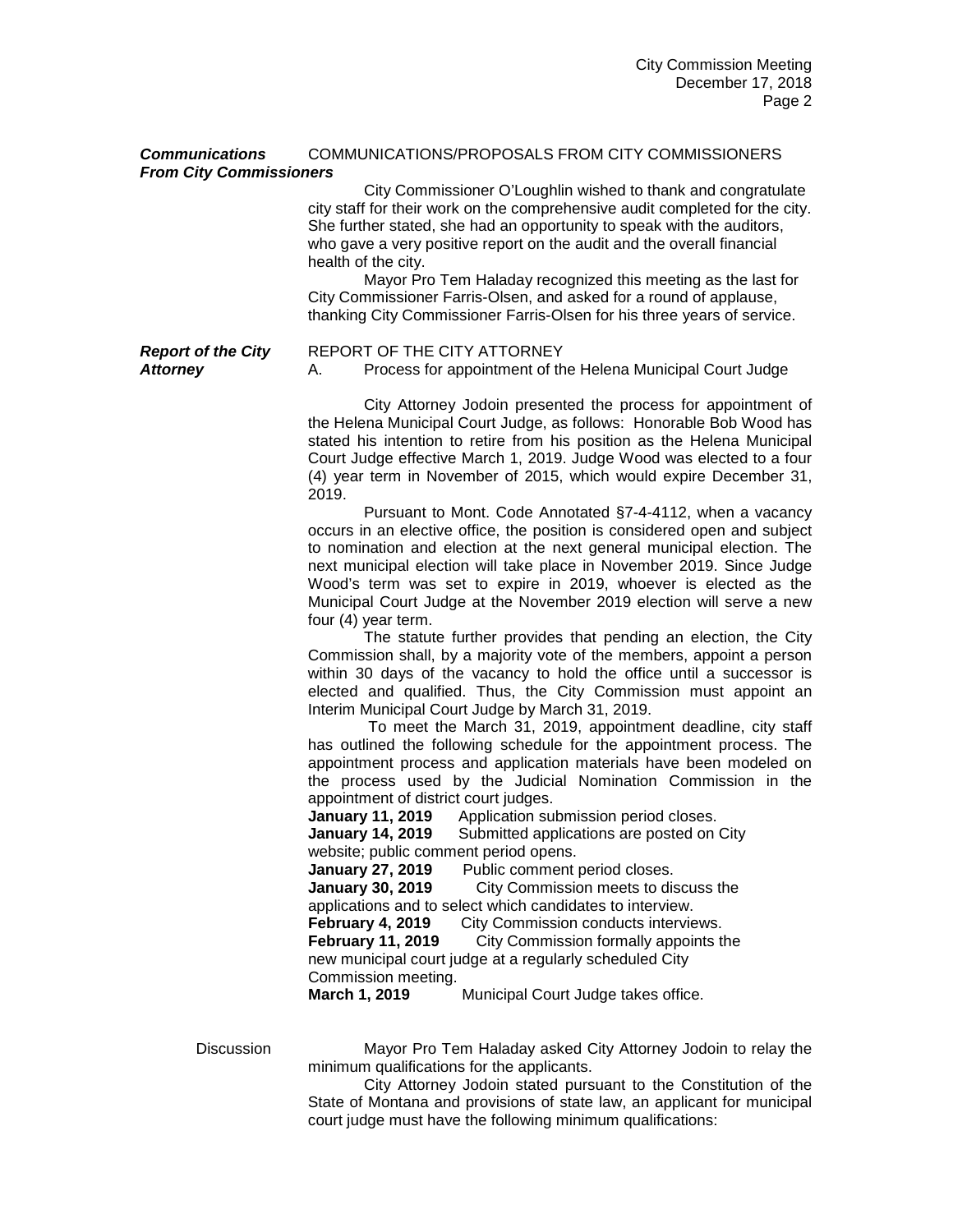•Be admitted to the practice of law in Montana for at least three (3) years prior to the date of appointment or election. See Mont. Code Ann. § 3-6- 202(1).

•Be a citizen of the United States who has resided in the state at least two (2) years immediately before taking office. See Art. VII, section 9. •Be a resident of Lewis and Clark County for at least one (1) year preceding election or appointment. See Mont. Code Ann. § 3-10-204.

# *Report of the City*

#### *Manager* REPORT OF THE CITY MANAGER

A. Downtown Zoning Revisions Update

City Manager Taylor reported earlier this year, the City of Helena Zoning Commission held a hearing and recommended amending City Code to establish regulations for a Downtown District. Manager Taylor asked Community Development Director Sharon Haugen to give an update to the commission for the current plan.

Director Haugen stated the Downtown District's intent is to serve as a unified zoning district that will promote mixed-use development, and by extension, bring renewed vitality to the City's historic downtown core, in a manner that is sustainable and inclusive to current and prospective residents, businesses, and developers alike. However, Director Haugen stated the structures which are currently non-compliant with the new zoning requirements would not be effected by the new codes, alleviating concerns expressed by current business owners in the downtown district. If adopted by the City Commission, the code will serve as a stand-alone chapter within City Code Title 11. Presently, the City Attorney's office is reviewing the draft code to reconcile differences between it, and the existing city code to ensure there is no incongruity between the two and to determine what changes may have to be made to other sections of the code to ensure consistency throughout the zoning ordinance. When this effort is complete, the code will be ready for its first passage hearing, which is planned to happen in January, followed by final passage in February 2019. A copy of the draft code that is currently under review is included in the packet.

A second, separate set of hearings with the Zoning Commission and City Commission are required to establish the district boundary, amend the zoning map, remove the B-3 (Central Business) District from City Code, and make other minor alterations to code in separate sections of Title 11. This second set of hearings will require notice to property owners within—and 150 feet from—the proposed district boundary, per MCA 76-2-305. The downtown district boundary will encompass two new zoning districts: the Downtown District and the Transitional Residential District. These two districts will ultimately replace the nine zoning districts that currently comprise the downtown.

Due to the scope of this rezoning effort, it will be necessary to hold several informal meetings with the public to present information about the proposed zoning changes and allow the public to comment. Staff proposes to hold two meetings at the Civic Center, which are tentatively planned for January and February 2019. These informal, informational meetings will allow the public to learn about the new code, the boundary adoption process, and what the proposed rezone changes mean for them as property owners, residents, and business owners.

The aforementioned meetings will be followed by a Zoning Commission hearing and first/final passage hearings before the City Commission to adopt an ordinance for the new district boundary. A key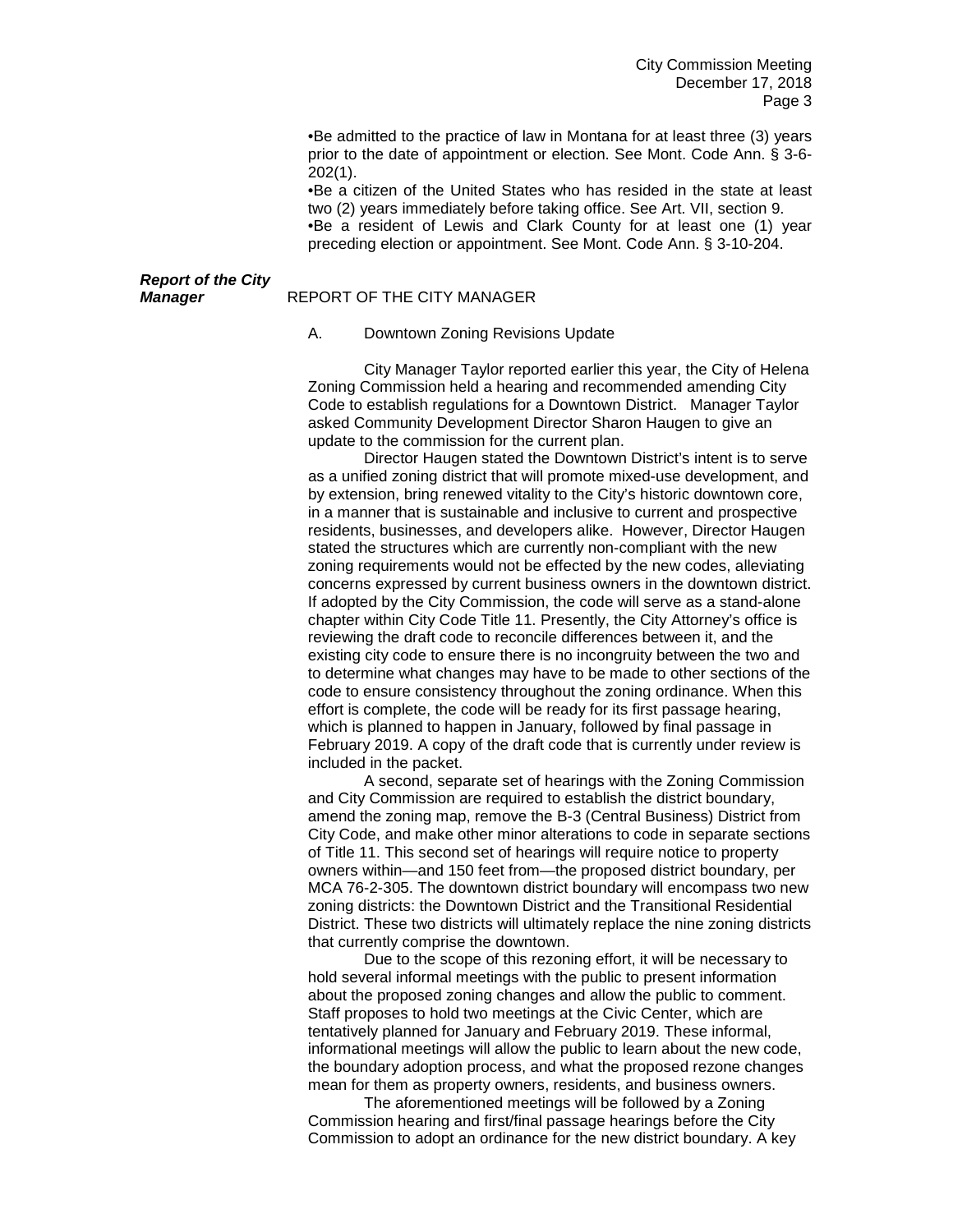task that will be required ahead of hearings on the district boundary will be contracting with a surveyor to create the legal description for the 200+ acre downtown district. Staff's intent is to have the legal description work be completed as soon as possible to be ready for the rezoning hearing before the Zoning Commission, with a target for final action by the City Commission by May 2019.

### B. Sidewalk Snow Removal Update

Manager Taylor requested City Engineer Ryan Leland present the commission an update on the current plan for sidewalk snow removal.

Engineer Leland presented a brief update on the process and challenges of the implementation of Ordinance No. 3210, passed on June 15, 2015, also known as the Sidewalk Snow Removal Ordinance. The enforcement of the ordinance is a complaint driven process that requires residents to notify City staff of specific addresses that are not in compliance. During an Administrative Meeting on August 19, 2015 staff brought forward implementation/enforcement options to the Commission (see attached memo dated August 13, 2015). Following commission feedback from that meeting, staff created the Sidewalk Snow/Ice Removal Process for implementation. Commission direction was that it should be a complaint driven process requiring the complainant to give their name and the address of the noncompliant property. Last winter the process was modified in answer to a Commission request to give a courtesy notice with the addition of placing door hangers on noncompliant properties that had been reported in an effort to get them to remedy. The door hangers improved compliance significantly. At the May 3, 2017 Administrative Meeting staff was given direction to allow anonymous complaints to be taken as long as a specific address was given on the non-compliant property. Contractors and, occasionally Parks' staff were/are used to perform snow removal on non-compliant properties.

# **Purpose:**

To ensure that sidewalks within the right-of-way, across the City, are clear for safe pedestrian traffic within 24 hours of cessation of a snow event for residential properties, or 4 hours for Commercial properties. **Process:**

1. Complaint driven process that can be initiated 24 hours after cessation of snowfall in residential areas, or, 4 hours after cessation in Commercial Districts (B2-B3 zoning). A follow on snowstorm will reset the clock.

2. Complaints are directed to Greta Dige, Code Enforcement. Complaints are taken by phone, email, mail, or in person.

3. Once it is verified that the sidewalk is within the right-of-way and is subject to the ordinance the inspection process begins.

4. Door hangers are placed upon the non-compliant property and additional time given allowing remedy.

5. Upon failure to remedy, the complaint is further documented; the property ownership and sidewalk measurements are confirmed using GIS.

6. Contractor is dispatched and must take before and after photo documentation as part of the removal process and as a condition for payment.

7. Non-compliant properties are then billed at a rate of 18 cents per square foot and a civil penalty of \$50 or 30%, whichever is greater.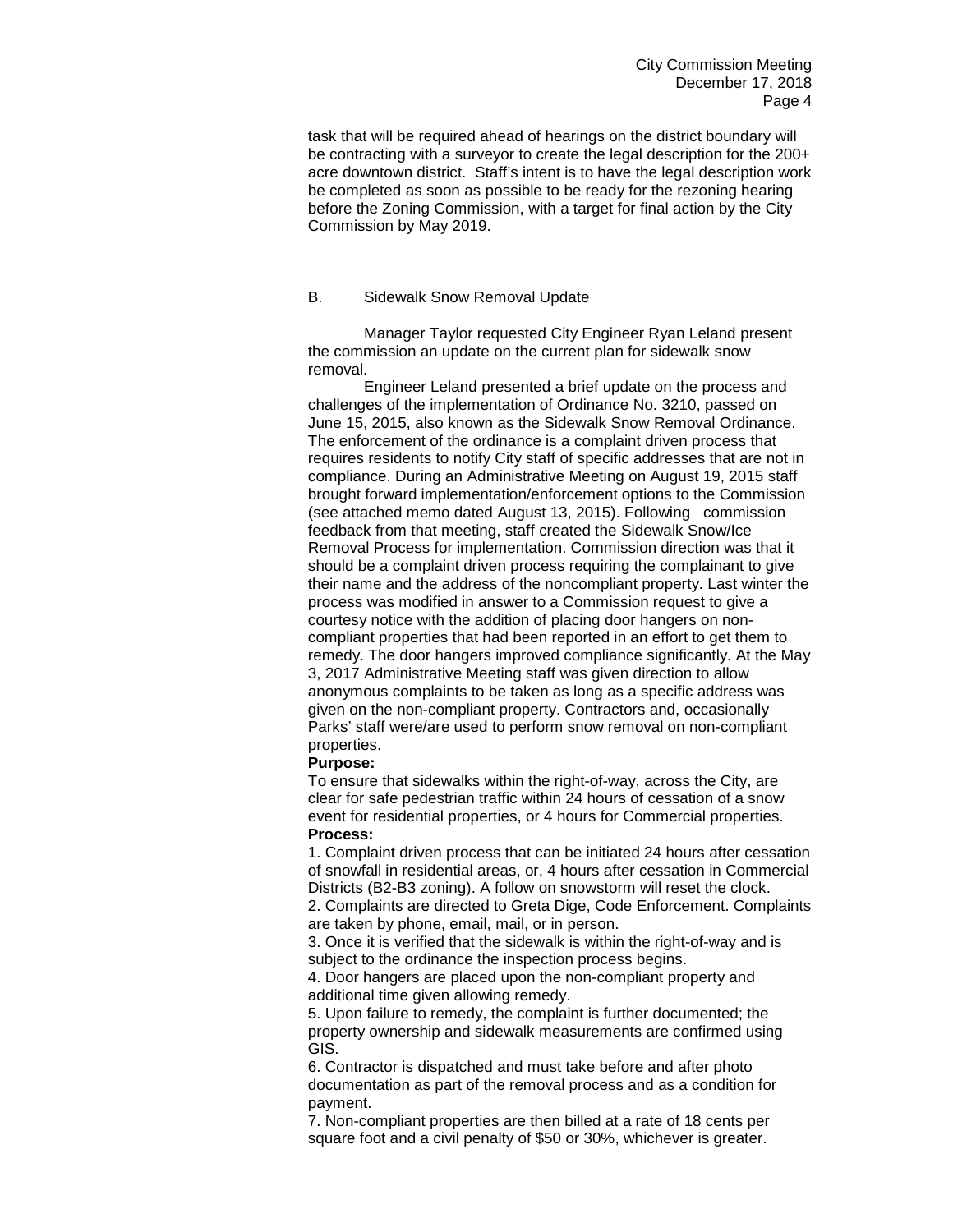8. Property owners may appeal within 15 days of notification using the Sidewalk Snow/Ice appeal form which will then be sent to the City Manager's office for further action.

#### **Inspections:**

Inspections will take place Monday through Friday during business hours. Inspections begin when:

• It has stopped snowing in the B2-B3 zones by 9 am/12 pm, or, 4 hours after. Residential zones will not be inspected until 24 hours after cessation.

• In the case of follow on storms, the inspection time period will be triggered by the cessation of the last storm.

• When a specific address is inspected, the inspector evaluates nearby/adjacent properties for compliance. If non-compliance is found nearby, notifications are made and the process is initiated. **Challenges:**

• Limited pool of contractors that can meet the City's insurance requirements.

• Some resistance to report neighbors for non-compliance, or, follow the reporting procedures.

City Commissioner Noonan inquired about the ADA ramps along the Chamber Building, asking Engineer Leland to verify the ramps are included in the current plan. Engineer Leland confirmed the Chamber Building ramps are part of the current contract with snow removal companies, and would be attended to, according to the contract.

Mayor Pro Tem Haladay asked if the city employees or contractors would proactively flag non-compliant properties as part of their regular duties. Engineer Leland stated the city had not had such discussions to have city staff also assist in enforcement of the ordinance, however such discussions could take place to better address issues/complaints in a more proactive way.

Mayor Pro Tem Haladay inquired as to the timeline of enforcement in the case of repeat offenders. Asking if the contractor was to be dispatched, irrelevant to an additional door hanger, or would additional time be given to those offenders as a matter of process. Engineer Leland stated, in the case of repeat offenders, the door hangar was placed as a matter of process, but no further delay would occur in the dispatching of contractors to deal with the property.

City Commissioner Noonan noted the efforts to educate the staff and students at Carroll College had made a significant impact on the state of parking along Benton Avenue, and would alleviate possible issues for plowing along Benton should the need arise.

City Commissioner O'Loughlin stated she recognized the work of the staff and the comprehensiveness of the memo. She asked for an additional update early in 2019, as to how the plan implementation progressed, to better inform the budgetary decisions for the year.

**Report from the REPORT FROM THE HELENA CITIZENS COUNCIL**<br> **Helena Citizens No member present. No report was given.** *Helena Citizens* No member present. No report was given*.*

*Regular Items* A. CONSIDER A RESOLUTION ESTABLISHING TIME LIMITS FOR ON STREET PARKING OF MOTOR VEHICLES IN THE 1300 BLOCK OF LOCKEY AVENUE ADJACENT TO THE CAPITOL BUILDING.

Staff Report City Engineer Leland stated last summer the Montana General Services Division reconstructed the south parking area at the Capitol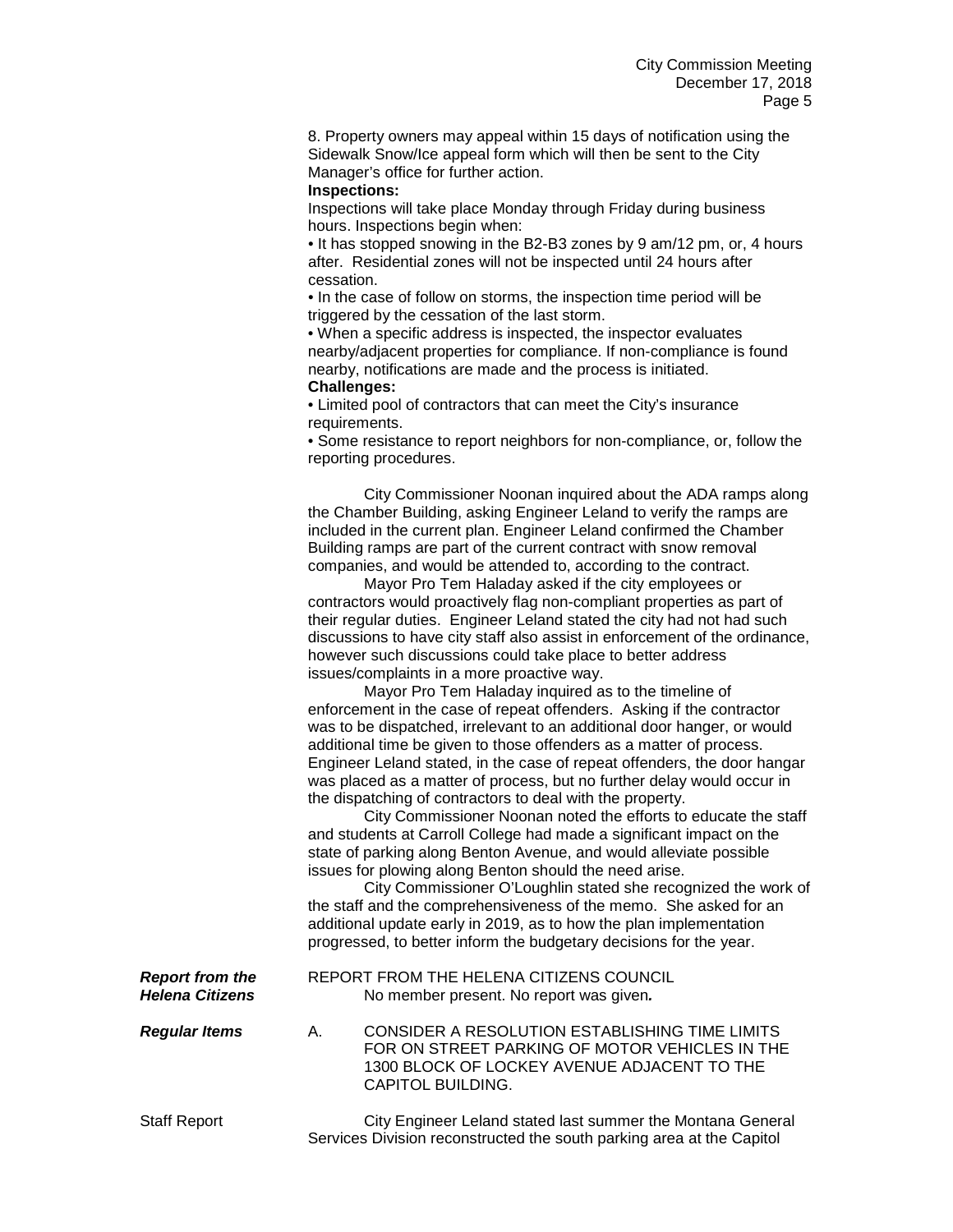|                       | Building adjacent to Lockey Avenue. The work included making two new<br>drive approaches where there was none before and in doing so the state<br>created a standard boulevard area with a sidewalk, boulevard and curb<br>and gutter. As a result with the redesign it created three additional on-<br>street parking spaces for the public to access the Capitol building.<br>Currently, the enforcement of the Capitol Complex's on-street<br>parking is patrolled by the Helena Parking Commission and the Capitol's<br>security company Securitas and would not change with the proposed<br>restrictions.<br>The Montana General Services Division has amended their<br>original on-street parking requests based on City Commission<br>recommendations of October 31, 2018 to only restrict the 3 newly<br>created spaces between the new entrances of the south parking lot of<br>the Capitol Building along Lockey Avenue to "1 Hour Parking."<br>Engineer Leland recommended the commission approve, table<br>or deny a resolution establishing time limits for on street parking of motor<br>vehicles in the 1300 Block of Lockey Avenue adjacent to the Capitol<br>Building. |
|-----------------------|-----------------------------------------------------------------------------------------------------------------------------------------------------------------------------------------------------------------------------------------------------------------------------------------------------------------------------------------------------------------------------------------------------------------------------------------------------------------------------------------------------------------------------------------------------------------------------------------------------------------------------------------------------------------------------------------------------------------------------------------------------------------------------------------------------------------------------------------------------------------------------------------------------------------------------------------------------------------------------------------------------------------------------------------------------------------------------------------------------------------------------------------------------------------------------------------|
| <b>Public Comment</b> | Mayor Pro Tem Haladay called for public comment.                                                                                                                                                                                                                                                                                                                                                                                                                                                                                                                                                                                                                                                                                                                                                                                                                                                                                                                                                                                                                                                                                                                                        |
|                       | General Services Administrator for the State of Montana, Steve<br>Baiamonte, spoke asking for the commission to support the proposal.<br>Mr. Baiamonte stated the additional parking spots would allow the<br>general public to have better access to the Capitol Building.                                                                                                                                                                                                                                                                                                                                                                                                                                                                                                                                                                                                                                                                                                                                                                                                                                                                                                             |
| <b>Motion</b>         | <b>City Commissioner Farris-Olsen moved to approve a</b><br>resolution establishing time limits for on street parking of motor<br>vehicles in the 1300 Block of Lockey Avenue adjacent to the Capitol<br><b>Building.</b> Commissioner Noonan seconded the motion.                                                                                                                                                                                                                                                                                                                                                                                                                                                                                                                                                                                                                                                                                                                                                                                                                                                                                                                      |
| <b>Discussion</b>     | City Commissioner Noonan stated his support for the proposal<br>and added the additional ADA spots provided were a wonderful benefit to<br>the community.<br>City Commissioner O'Loughlin also stated her support and<br>thanked the state for the productive discussions on the project.                                                                                                                                                                                                                                                                                                                                                                                                                                                                                                                                                                                                                                                                                                                                                                                                                                                                                               |
| <b>Vote</b>           | All voted aye, motion carried.<br><b>Resolution 20504</b>                                                                                                                                                                                                                                                                                                                                                                                                                                                                                                                                                                                                                                                                                                                                                                                                                                                                                                                                                                                                                                                                                                                               |
|                       | В.<br>CONSIDER A RESOLUTION OF INTENTION TO DECLARE<br>REAL PROPERTY OWNED BY THE CITY, KNOWN AS KCAP<br>PARK, AND LOCATED AT THE NORTH-WEST CORNER OF<br>BROADWAY STREET AND CRUSE AVENUE, AS SURPLUS<br>REAL PROPERTY AND AUTHORIZE THE SALE OF THE<br>PROPERTY TO THE HIGHEST BIDDER.                                                                                                                                                                                                                                                                                                                                                                                                                                                                                                                                                                                                                                                                                                                                                                                                                                                                                                |
| <b>Staff Report</b>   | Deputy City Attorney O'Connor reported the City owns a 2,809<br>square foot parcel of property known as KCAP Park. The property was<br>acquired by the City in June of 1975 from the Consistory Shrine Temple<br>Association. The deed granting the property to the City did not<br>contemplate any particular use for the property nor does it contain any<br>deed restrictions associated with the property. Since that time the City's<br>Parks and Recreation Department has maintained the property as open<br>space.<br>The property was identified for surplus in 2014 because of its<br>small size and limited current and future recreation potential. A memo                                                                                                                                                                                                                                                                                                                                                                                                                                                                                                                  |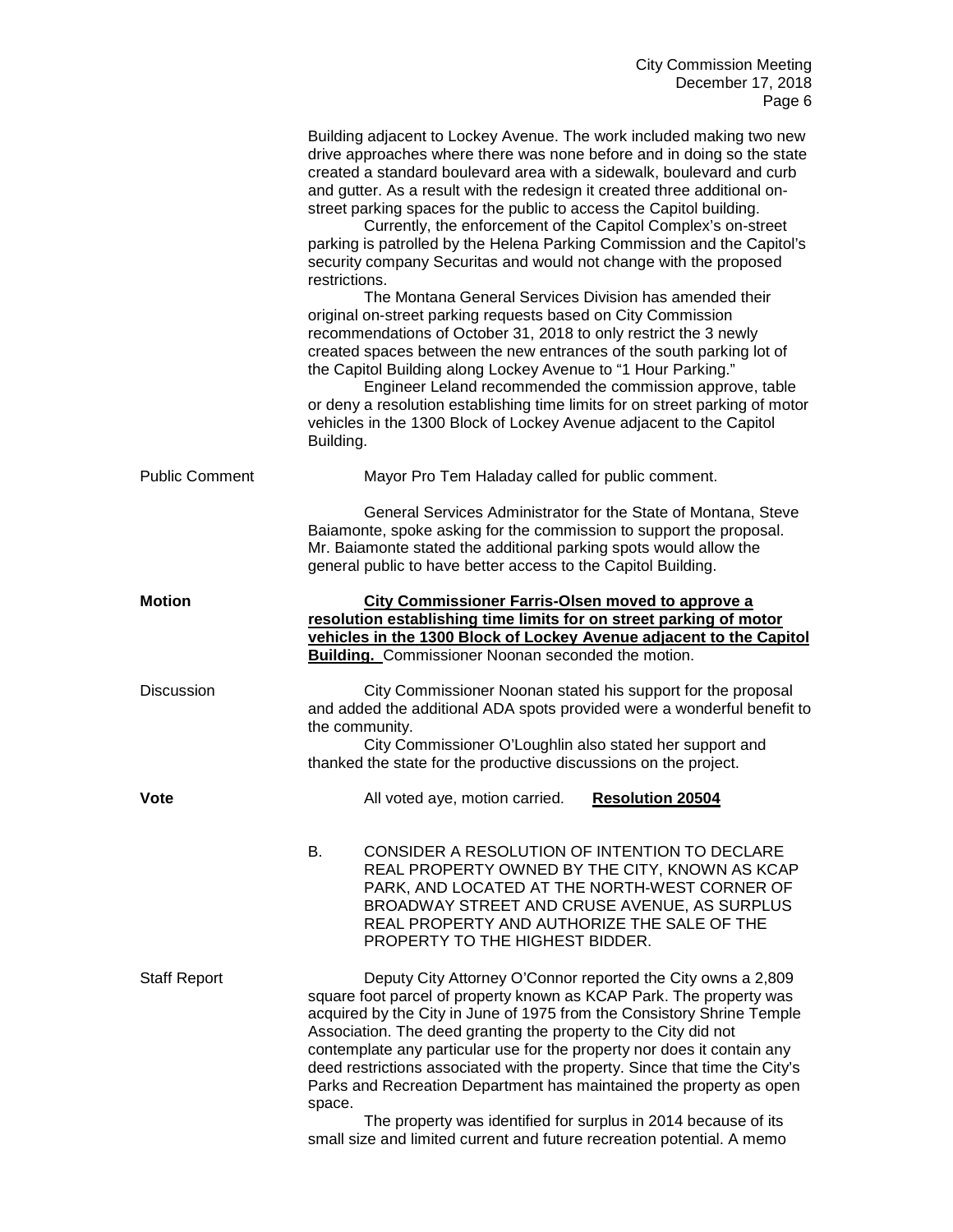|                       | was circulated to all city departments inquiring if there were concerns<br>disposing of the property and one response was received from solid<br>waste expressing concern about losing that space to place a commercial<br>solid waste container.<br>Section 1-4-17 of Helena City Code sets forth the process for<br>sale, disposal or lease of real property owned by the city. An interested<br>buyer has contacted the Parks and Recreation Department wanting to<br>purchase the property.<br>City staff proposes to declare the above-mentioned property as<br>surplus real property and to sell it to the highest bidder after proper<br>public notice. The City will save general fund dollars by not maintaining,<br>irrigating, and paying assessments on the parcel and selling the property<br>could improve the economic viability of that area.<br>Deputy City Attorney O'Connor recommended approval of the<br>resolution of intention to declare real property owned by the City, known<br>as KCAP Park, and located at the north-west corner of Broadway Street<br>and Cruse Avenue as surplus real property and authorize the sale of the<br>property to the highest bidder and set a public hearing date for January<br>28, 2019. |                         |
|-----------------------|------------------------------------------------------------------------------------------------------------------------------------------------------------------------------------------------------------------------------------------------------------------------------------------------------------------------------------------------------------------------------------------------------------------------------------------------------------------------------------------------------------------------------------------------------------------------------------------------------------------------------------------------------------------------------------------------------------------------------------------------------------------------------------------------------------------------------------------------------------------------------------------------------------------------------------------------------------------------------------------------------------------------------------------------------------------------------------------------------------------------------------------------------------------------------------------------------------------------------------------------------|-------------------------|
| <b>Discussion</b>     | City Commissioner O'Loughlin addressed a concern the Solid<br>Waste department had raised regarding a waste container on the site.<br>City Commissioner O'Loughlin asked if an update or resolution had been<br>provided, regarding this matter. Deputy City Attorney O'Connor stated<br>she did not have an update at this time.<br>City Manager Taylor stated he would follow-up with the Solid<br>Waste department and would email the commission to address the<br>matter of concern.                                                                                                                                                                                                                                                                                                                                                                                                                                                                                                                                                                                                                                                                                                                                                            |                         |
| <b>Public Comment</b> | Mayor Pro Tem Haladay called for public comment.                                                                                                                                                                                                                                                                                                                                                                                                                                                                                                                                                                                                                                                                                                                                                                                                                                                                                                                                                                                                                                                                                                                                                                                                     |                         |
|                       | Patrick Cassidy, owner of the On Broadway restaurant, spoke in<br>reference to his proposed purchase of the property. He stated he<br>currently owned the building adjoining the property and had expansion<br>plans of his business into the property, should the commission approve<br>the sale. He stated the sale would bring further commerce to the<br>downtown area and requested the commission's approval.                                                                                                                                                                                                                                                                                                                                                                                                                                                                                                                                                                                                                                                                                                                                                                                                                                  |                         |
| <b>Motion</b>         | <b>Commissioner Farris-Olsen moved approval of the</b><br>resolution of intention to declare real property owned by the City,<br>known as KCAP Park, and located at the north-west corner of<br>Broadway Street and Cruse Avenue as surplus real property and<br>authorize the sale of the property to the highest bidder and set a<br>public hearing date for January 28, 2019. Commissioner Noonan                                                                                                                                                                                                                                                                                                                                                                                                                                                                                                                                                                                                                                                                                                                                                                                                                                                 |                         |
| <b>Discussion</b>     | seconded the motion.<br>Commissioner O'Loughlin stated her support for the sale of the<br>property, noting the abundance of existing parks in the downtown area,<br>and how the sale would revitalize an otherwise neglected space.<br>Commissioner Noonan also stated his support of this proposal,<br>and wished the owners of On Broadway restaurant good luck in this<br>endeavor.                                                                                                                                                                                                                                                                                                                                                                                                                                                                                                                                                                                                                                                                                                                                                                                                                                                               |                         |
| Vote                  | All voted aye, motion carried.                                                                                                                                                                                                                                                                                                                                                                                                                                                                                                                                                                                                                                                                                                                                                                                                                                                                                                                                                                                                                                                                                                                                                                                                                       | <b>Resolution 20505</b> |
|                       | C.<br>CONSIDER THE REVOCATION OF THE NOVEMBER 2, 2016,<br>EXCLUSIVE RIGHT-OF-WAY USE AGREEMENT FOR THE                                                                                                                                                                                                                                                                                                                                                                                                                                                                                                                                                                                                                                                                                                                                                                                                                                                                                                                                                                                                                                                                                                                                               |                         |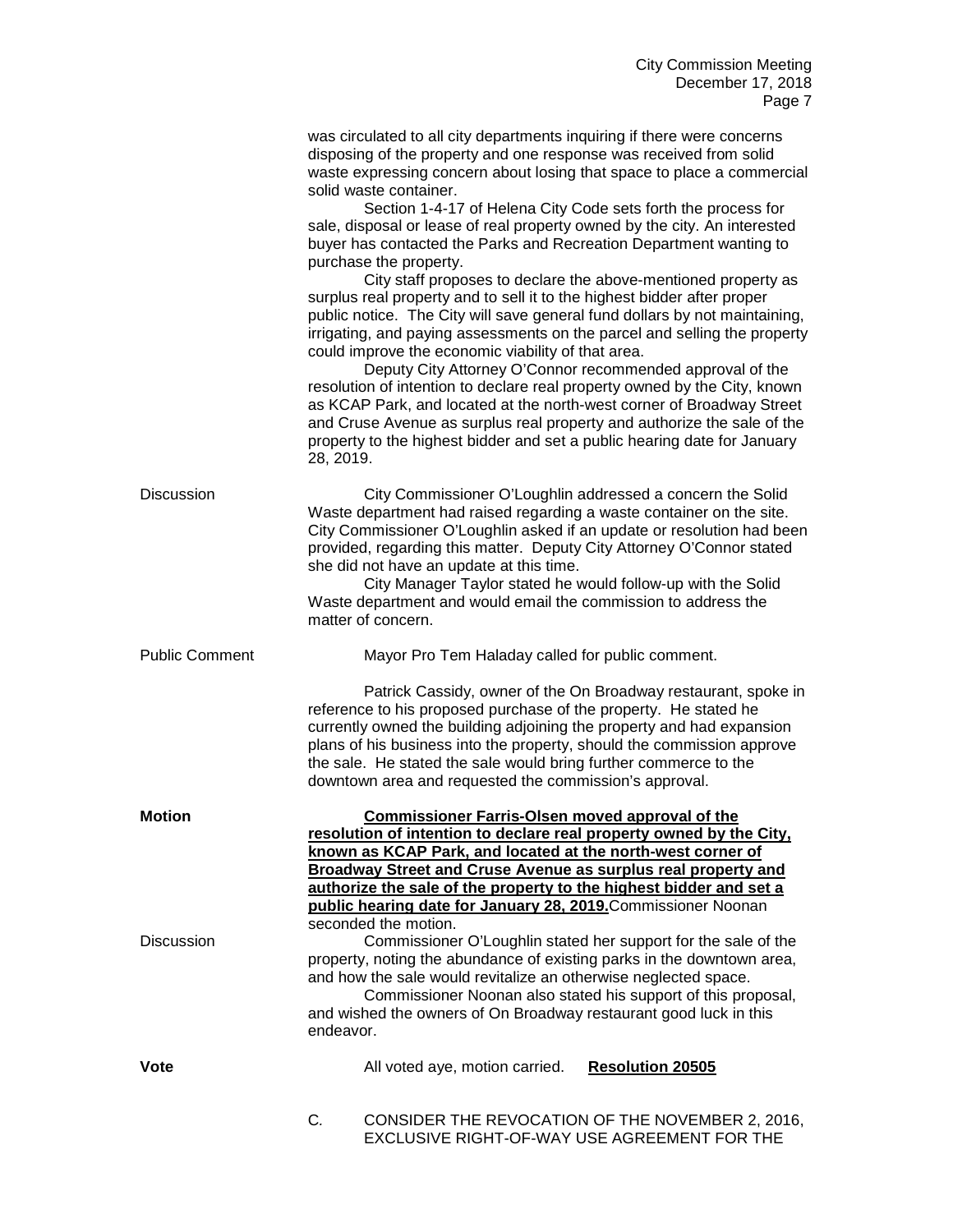### USE OF THE GRAND STREET RIGHT-OF-WAY USE BY THE ADJACENT PROPERTY OWNER.

Staff Report City Attorney Jodoin reported the Helena City Commission approved an Exclusive Right-of-Way Use Agreement ("Agreement") on November 2, 2015, that permitted The George and Bobbie Clemow Family Trust ("Trust" or "User") the right to use and occupy the open air patio seating area located on the Grand Street public right-of-way ("Property") adjacent to the property with a street address of 101 North Last Chance Gulch. The minutes of that meeting are attached to this memo. Presently, the Trust leases the lower level of 101 North Last Chance Gulch to the Sapphire Lodge. The Sapphire Lodge operates the space as a tavern and is the current user of the open-air patio. The permission to use Property was subject to several conditions, including the following:

- User agrees to maintain the Property and all User's personal property situated on the Property in a neat and attractive condition at all times. User will not permit debris, junk, or other unsightly matter to accumulate upon the Property.
- User may not use or occupy the Property for any unlawful purpose, and User shall conform to and obey all present and future laws, ordinances, rules, and regulations of all governmental authorities or agencies, respecting the use of and occupation of the Property.
- User must control waste generated by the use of the Property and not allow litter to accumulate.
- Use of the Property may not inhibit or interfere with the peaceable, safe use of, or access to adjacent properties.

The City of Helena has received numerous complaints from area residents regarding the Sapphire Lodge. Beer bottles, cups, cigarettes, and vomit in the public rights-of-way adjacent to the Sapphire Lodge are evident. Patrons of the Sapphire Lodge using the Property routinely engage in loud, disorderly conduct, and smoke to the detriment of adjacent property owners.

The ownership and management of the Sapphire Lodge has been unable to ameliorate these issues despite being informed of the issues by city staff on multiple occasions. City staff has had to undertake additional efforts to remove the litter from the Pedestrian Mall near the Sapphire Lodge and the open air patio area. The conduct of the Sapphire Lodge patrons results in a large volume of calls for law enforcement response.

Section 7-13-5(B)(9) of the Helena City Code allows the City Commission to revoke any exclusive right of way use permit upon sixty (60) days' notice to the permit holder of the City Commission's intention to revoke the permit. Staff sent a letter to the Trust informing them of the City Commission's contemplated action and has provided copies of that letter to the chairman of the Placer Condo Association and the owner of the Sapphire Knights of Pythias Sapphire Lodge No. 1 and his attorney. If the City Commission affirmatively states its intention to revoke the permit at the December 17, 2018, City Commission meeting, this item will be brought back to the City Commission for final action at the February 25, 2019, regularly scheduled meeting.

City Attorney Jodoin stated the intention to revoke the November 2, 2016, the Exclusive Right-of-Way Use Agreement for the use of the Grand Street Right-of-Way Use by the Clemow Family Trust. The City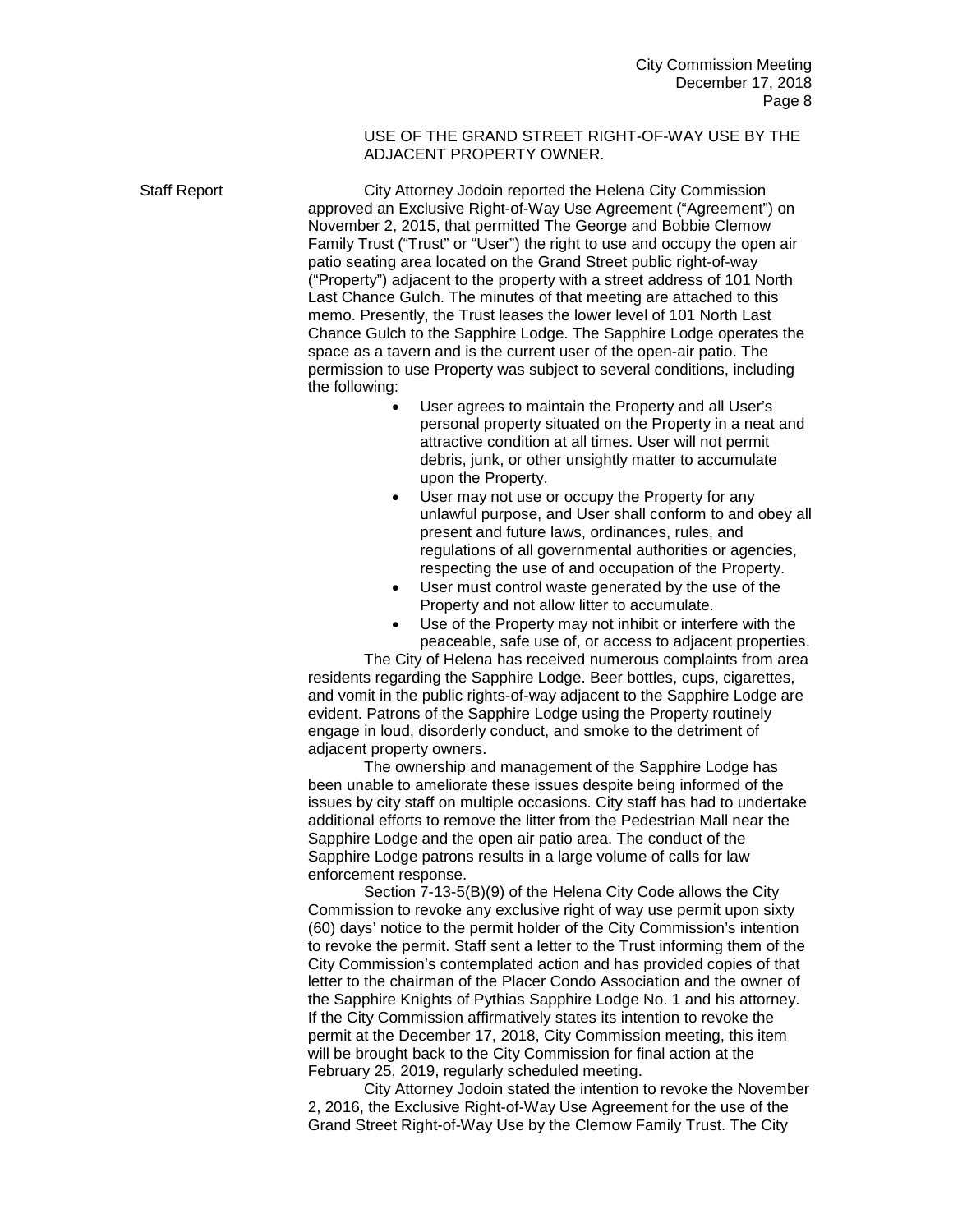Commission will take final action on this revocation at its regularly scheduled meeting on February 25, 2019.

Open containers of alcohol will no longer be permitted in the open air patio area. The area will not be exclusively used by the Trust or their tenants. Revocation of the right of way use permission will not prevent individuals from smoking, littering, or disorderly as the area is still public right-of-way.

City Attorney Jodoin recommended to affirmatively express the City Commission's intention to revoke the Exclusive Right-of-Way Use Agreement for the use of the Grand Street Right-of Way Use by the Clemow Family Trust granted by the City Commission on November 2, 2015. The City Commission will take final action with respect to this revocation at its regularly scheduled meeting on February 25, 2019.

Discussion Commissioner Noonan asked City Attorney Jodoin when the CUP was originally given to the establishment for gaming machines. City Attorney Jodoin did not remember when the CUP was given.

Commissioner O'Loughlin asked Police Chief McGee what steps were taken to address the issues raised in this matter. Chief McGee stated officers were sent to the area on regular patrols, especially when complaints were received, and the bar was asked to take mitigating actions to help with the noise levels. Chief McGee stated the area is busy, especially on weekend nights, and aside from the steps taken by law enforcement thus far, little more could be done to alleviate the complaints. Chief McGee also stated the Department of Revenue, sent Bureau Chief Dave Jeseritz to investigate complaints made by residents of the Placer Building. Chief McGee stated there is noise coming from the bar, but there are also other bars contributing, and most of the noise level was not over the legal limit for a commercial property. Sergeant Danny David was also in attendance, to offer any observations he had during his regular patrols of the bar and bar area.

City Commissioner Noonan asked to hear from Sergeant Danny David. City Commissioner O'Loughlin asked Sergeant David if he had specific numbers as to the complaints in the area. Sergeant David stated he did have some numbers specific to the Sapphire, but did not have comparisons to other bars in the downtown area. He stated a total of 60 hours were utilized as part of a special detail due to the complaints being received from the area. For the entire year of 2018, 149 calls for service (CFS) were made. 80 of the 149 were noise complaints. 18 of the 80 were complaints in which the complainant left their name. The remaining 62 of the noise complaints were anonymous. Sergeant David stated the remaining CFS were on par with other similar businesses in the downtown area. He stated the remaining numbers were as follows: 11 disorderly conduct, 8 alarms, 4 assaults, 2 Criminal Mischief, and 3 Minor in Possession (of alcohol) complaints, 2 of those were determined "of age." He stated, during initial details dispatched to the Sapphire bar enforcement actions were taken. Later, undercover officers (including David) were sent to the facility and it was observed to be normal bar activity. Body cam video was recorded and Sergeant David offered the commission the opportunity to view the video. No commission member asked to view the video.

Commissioner Noonan asked Officer David about the distance of the smoking perimeter outside of the establishment. Sergeant David stated the perimeter met reasonable standards given the area.

Public Comment Mayor Pro Tem Haladay called for public comment.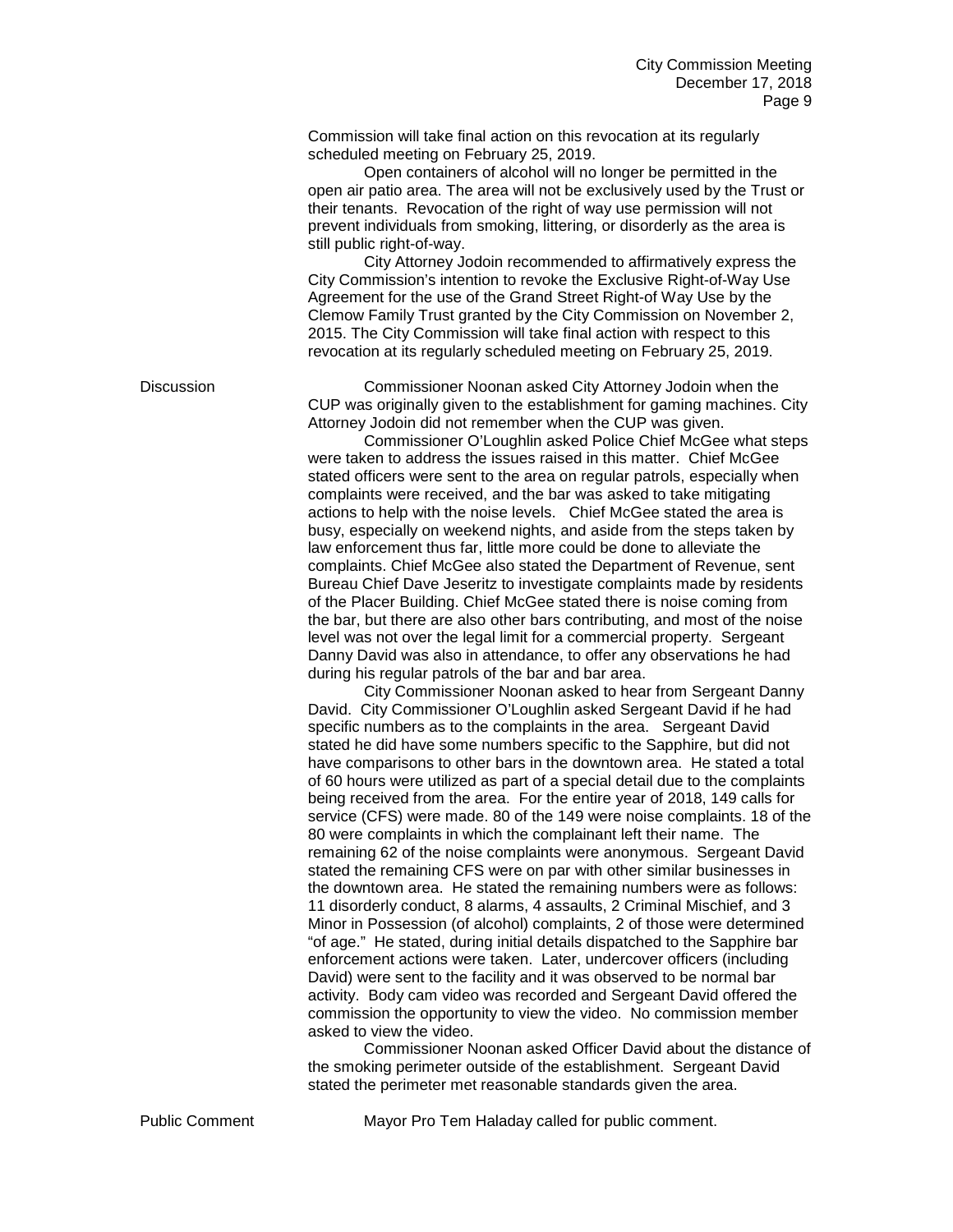Ed Stevenson, resident of the Placer building, and has lived in the building since 2010. Mr. Stevenson was asked to speak on behalf of the condo association. He read from prepared comments, stating the bar was offensive to the tenants. On behalf of the property owners, expressed concern regarding the property values of the condominiums. He and other residents declare the bar encourages loud, rude and offensive behavior. The residents claim to have no issues with other bars in the downtown, and claim to be regular consumers of similar businesses in the area. Mr. Stevenson referenced a 2014 study from Urban3 of Asheville, NC commissioned by the City, as a source for the value of the Placer property. He requested on behalf of the Placer residents the Exclusive Right-of-Way be revoked from the Sapphire.

Ruth McArdle, a resident of the Placer, spoke. She stated she lives on the  $7<sup>th</sup>$  floor directly above the Sapphire bar open area. She expressed her concerns regarding the atmosphere at the Sapphire and requested the Right-of-Way be revoked.

Tim Weidlick, a resident of the Placer, requested the Exclusive Right-of-Way be revoked from the Sapphire.

Kate Bonahoom spoke in favor of the Sapphire maintaining the Exclusive Right-of-Way.

Heath Mason, manager of the Sapphire bar, spoke. Mr. Mason claimed to have never been approached by anyone representing the Placer. He stated to have taken measures to mitigate the issues brought forth by the city. He stated he would like to have further dialogue between the residents of the Placer, the city staff, and himself, and work cooperatively to develop solutions to the complaints. He requested the commission to not revoke the Right-of-Way.

**Motion City Commissioner Farris-Olsen moved to affirmatively express the City Commission's intention to revoke the Exclusive Right-of-Way Use Agreement for the use of the Grand Street Rightof-Way Use by the Clemow Family Trust granted by the City Commission on November 2, 2015. The City Commission will take final action with respect to this revocation at its regularly scheduled meeting on February 25, 2019.** City Commissioner O'Loughlin seconded the motion.

Discussion City Commissioner Farris-Olsen stated the original complaints in this matter were first brought to the commission two years ago. He stated it appeared the Sapphire had done nothing to address those original complaints.

> City Commissioner O'Loughlin stated the walking mall is a city park. Due to the location of the Exclusive Right-of-Way Use, Commissioner O'Loughlin stated the agreement had specific standards which needed to be met; and in her observation, it appeared the Sapphire had not been meeting those standards for some time. City Commissioner O'Loughlin further stated the commission had received complaints from residents of the Placer, residents in surrounding buildings, and other businesses in the area. She indicated she has witnessed firsthand the issues the residents and others were complaining about. Commissioner O'Loughlin affirmed the intent to revoke the Exclusive Right-of Way use agreement.

City Commissioner Noonan asked City Attorney Jodoin to confirm the revocation of the Exclusive Right-of-Way would only preclude the consumption of alcohol in the area below the building.

City Attorney Jodoin did confirm this detail. He also encouraged the city staff to develop a proposal to prevent the public from using the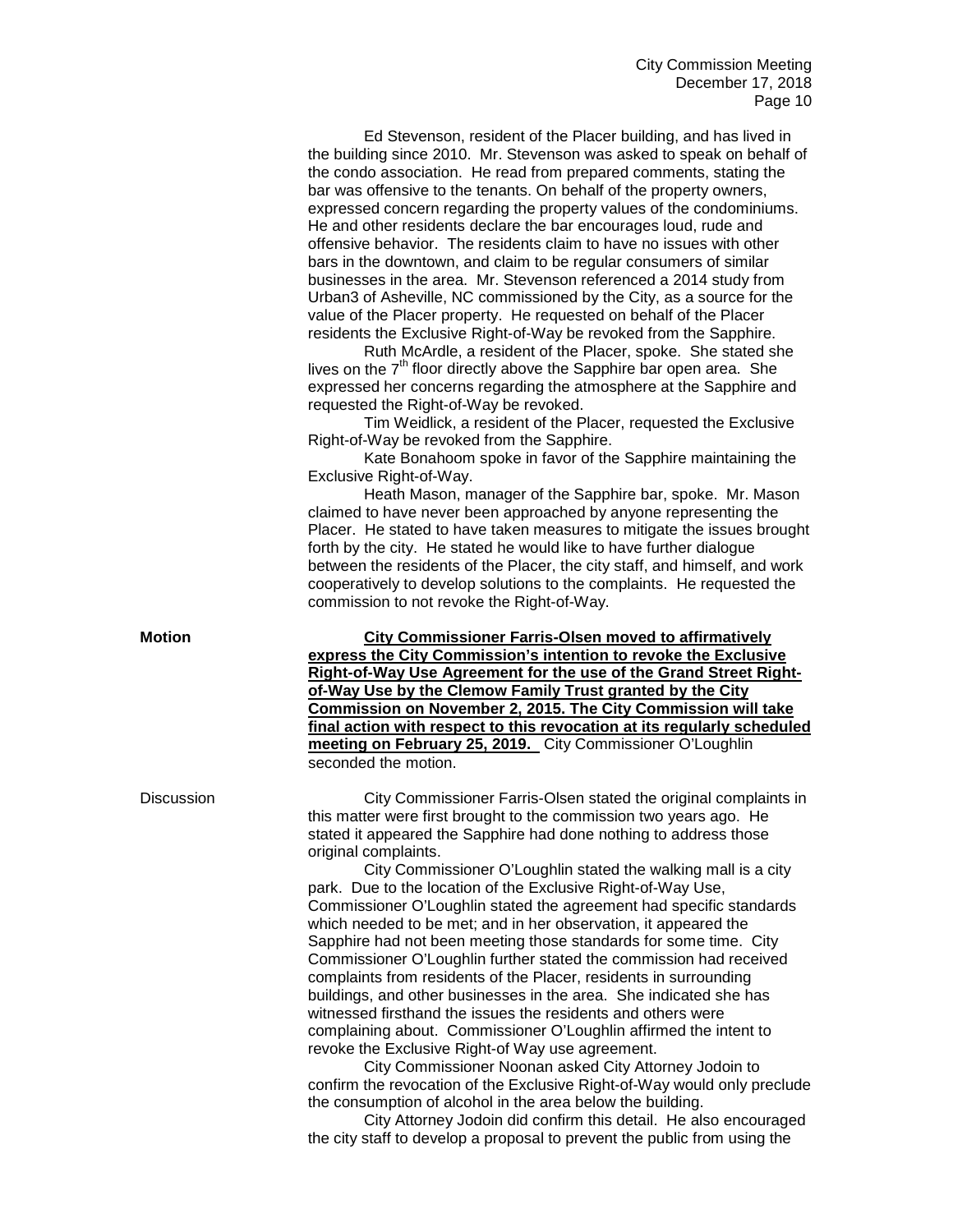|                       | area outside the Sapphire in a similar manner, should the commission<br>choose to vote for final revocation in February.<br>City Commissioner Noonan stated he was supportive two years<br>ago of the expansion of the gaming license, but even at that time there<br>were objections over the noise, smoke, and other concerns. He<br>specified ample time was provided to address the complaints, and was<br>not satisfied enough had been done. Commissioner Noonan stated his<br>support for the revocation.<br>Mayor Pro Tem Haladay stated this Exclusive Right-of-Way was<br>a privilege and should be treated thusly. The Sapphire had not<br>sufficiently addressed the complaints, despite repeated efforts by the<br>surrounding residents and the city to reach out to the Sapphire. The lack<br>of effort to remedy the situation by the bar and the amount of complaints<br>from a variety of community members made the situation unsustainable;<br>as a result, Mayor Pro Tem Haladay stated he would support the<br>revocation. |
|-----------------------|--------------------------------------------------------------------------------------------------------------------------------------------------------------------------------------------------------------------------------------------------------------------------------------------------------------------------------------------------------------------------------------------------------------------------------------------------------------------------------------------------------------------------------------------------------------------------------------------------------------------------------------------------------------------------------------------------------------------------------------------------------------------------------------------------------------------------------------------------------------------------------------------------------------------------------------------------------------------------------------------------------------------------------------------------|
| Vote                  | All voted aye, motion carried.                                                                                                                                                                                                                                                                                                                                                                                                                                                                                                                                                                                                                                                                                                                                                                                                                                                                                                                                                                                                                   |
|                       | D.<br>CONFIRMATION OF KALI WICKS AS CITY COMMISSIONER<br>AND ADMINISTER THE OATH OF OFFICE.                                                                                                                                                                                                                                                                                                                                                                                                                                                                                                                                                                                                                                                                                                                                                                                                                                                                                                                                                      |
| <b>Staff Report</b>   | City Manager Taylor reported Commissioner Farris-Olsen has<br>submitted his resignation from the Helena City Commission, effective<br>December 17, 2018. Commissioners Haladay, Noonan and O'Loughlin<br>interviewed six candidates to fill the vacancy on Tuesday, December 4,<br>2018. At the conclusion of the interviews, there was consensus to<br>appoint Kali Wicks as City Commissioner to the Helena City<br>Commission.<br>Manager Taylor recommended the commission approve the<br>confirmation of Kali Wicks as City Commissioner on the Helena City<br>Commission effective the close of the December 17, 2018 regular city<br>commission meeting.                                                                                                                                                                                                                                                                                                                                                                                  |
| <b>Public Comment</b> | Mayor Pro Tem Haladay called for public comment. No<br>comment was received.                                                                                                                                                                                                                                                                                                                                                                                                                                                                                                                                                                                                                                                                                                                                                                                                                                                                                                                                                                     |
| <b>Motion</b>         | City Commissioner O'Loughlin moved to approve the<br>confirmation of Kali Wicks as City Commissioner on the Helena City<br>Commission, effective the close of the December 17, 2018 regular<br>city commission meeting. Commissioner Noonan seconded the<br>motion.                                                                                                                                                                                                                                                                                                                                                                                                                                                                                                                                                                                                                                                                                                                                                                              |
| <b>Discussion</b>     | City Commissioner O'Loughlin thanked City Clerk Havens for all<br>of the work she had done on the matter. She was impressed with the<br>quality of all of the candidates interviewed. She stated Ms. Wicks was<br>an exceptional candidate.<br>City Commissioner Farris-Olsen thanked staff, especially City<br>Clerk Havens and City Attorney Jodoin for all their assistance over the<br>past three years. He expressed great confidence in Ms. Wicks.<br>City Commissioner Noonan also offered congratulations to Ms.<br>Wicks and.<br>Mayor Pro Tem Haladay echoed all of the comments made by<br>the Commission.                                                                                                                                                                                                                                                                                                                                                                                                                            |
| <b>Public Comment</b> | Mayor Pro Tem asked for public comment on this matter. None<br>was received.                                                                                                                                                                                                                                                                                                                                                                                                                                                                                                                                                                                                                                                                                                                                                                                                                                                                                                                                                                     |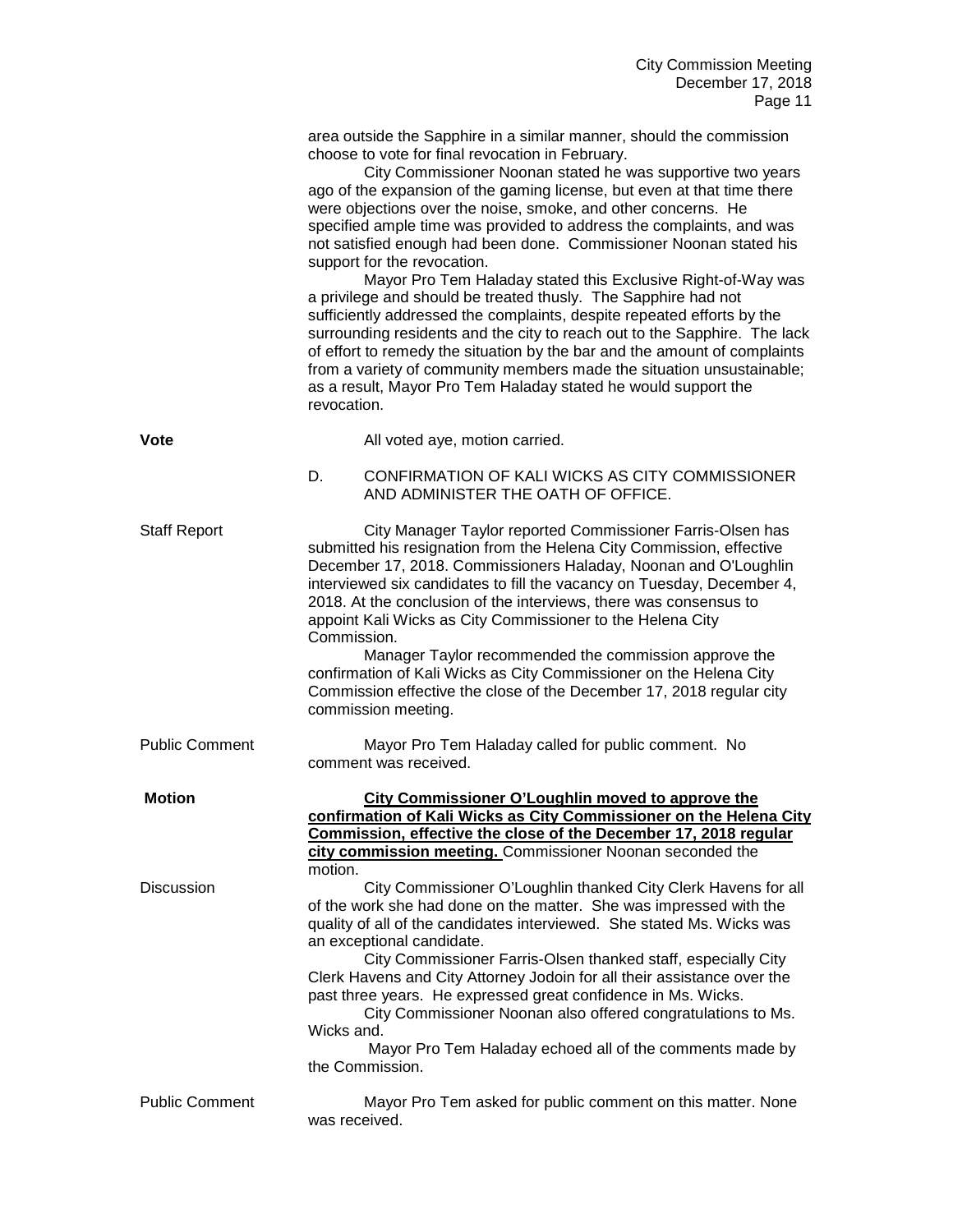|                        | December 17, 2018<br>Page 12                                                                                                                                                                                                                                                                                                                                                                                                                                                                                                                                                                                                                                                                                                                                                                                                                                                                                                                                                                                                                                                                                                                                                                                                                                                                                                                                                                                                                                                                                                                                                                                                                                                                                                                      |
|------------------------|---------------------------------------------------------------------------------------------------------------------------------------------------------------------------------------------------------------------------------------------------------------------------------------------------------------------------------------------------------------------------------------------------------------------------------------------------------------------------------------------------------------------------------------------------------------------------------------------------------------------------------------------------------------------------------------------------------------------------------------------------------------------------------------------------------------------------------------------------------------------------------------------------------------------------------------------------------------------------------------------------------------------------------------------------------------------------------------------------------------------------------------------------------------------------------------------------------------------------------------------------------------------------------------------------------------------------------------------------------------------------------------------------------------------------------------------------------------------------------------------------------------------------------------------------------------------------------------------------------------------------------------------------------------------------------------------------------------------------------------------------|
| <b>Vote</b>            | All voted aye, motion carried.                                                                                                                                                                                                                                                                                                                                                                                                                                                                                                                                                                                                                                                                                                                                                                                                                                                                                                                                                                                                                                                                                                                                                                                                                                                                                                                                                                                                                                                                                                                                                                                                                                                                                                                    |
| Oath of Office         | Mayor Pro Tem Haladay administered the Oath of Office to Kali<br>Wicks. Ms. Wicks addressed the commission and those in attendance.<br>She introduced her family and friends, and thanked those who supported<br>her appointment.                                                                                                                                                                                                                                                                                                                                                                                                                                                                                                                                                                                                                                                                                                                                                                                                                                                                                                                                                                                                                                                                                                                                                                                                                                                                                                                                                                                                                                                                                                                 |
| <b>Public Hearings</b> | CONSIDER A RESOLUTION GRANTING A CONDITIONAL<br>А.<br>USE PERMIT TO ALLOW A MINI-STORAGE FACILITY USE IN<br>A B-2 (GENERAL COMMERCIAL) DISTRICT; FOR PROPERTY<br>LEGALLY DESCRIBED AS FLOWER GARDEN ADDITION,<br>BLOCK 26, LOT 1-12, & 20-28 BLOCK 35 LOTS 1-12 & 18-28<br>PART CLOSED ALLEYS & ELM STREET, GENERALLY<br>LOCATED AT THE CORNER OF N. HARRIS STREET AND<br>CEDAR AVENUE THE PROPERTY IS ADDRESSED AS 1700<br><b>CEDAR STREET.</b>                                                                                                                                                                                                                                                                                                                                                                                                                                                                                                                                                                                                                                                                                                                                                                                                                                                                                                                                                                                                                                                                                                                                                                                                                                                                                                  |
| <b>Staff Report</b>    | City Planner Hillary Taylor reported per City Code, the<br>applicant/property owner is seeking to obtain a Conditional Use Permit<br>(CUP) to allow for a mini-storage facility use to be located in an existing<br>building located on a property that is zoned B-2 (General Commercial).<br>The property is 8.33 acres. The applicant proposes to use the existing<br>82,901 square foot building for self-storage and retail, with 78,217<br>square feet used for self-storage and 4,700 used for retail. The applicant<br>also proposes to place 15,200 square feet of exterior self-storage in the<br>parking lot. This use will be accessory to the outright allowed use of truck<br>rental. On November 13, 2018, the Helena Zoning Commission<br>unanimously recommended approval of the applicant's conditional use<br>permit request. According to the applicant, the proposed CUP is "a<br>convenience business."<br>The applicant is requesting a conditional use permit to allow<br>mini-storage facilities to be located in the B-2 zoning district. This will<br>allow for an adaptive reuse of an existing commercial property. This will<br>encourage an adaptive reuse of an existing commercial property<br>encouraging infill development.<br>City Planner Taylor recommended approval of a resolution<br>granting a conditional use permit to allow a ministorage facility use in a<br>B-2 (General Commercial) District for property legally described as<br>Flower Garden Addition, Block 26, Lot 1-12, & 20-28 Block 35 Lots 1-12<br>& 18-28 part closed alleys & Elm Street, the property is generally located<br>at the corner of N. Harris Street and Cedar Street. The property is<br>addressed as 1700 Cedar Street. |
| Discussion             | Mayor Pro Tem Haladay inquired if the requirement of sidewalks<br>could be added as a condition of the CUP. Planner Taylor confirmed the<br>requirement could be added to the CUP.<br>City Commissioner O'Loughlin asked to review a slide in Planner<br>Taylor's presentation, in reference to the lack of sidewalks around the<br>existing property. Commissioner O'Loughlin questioned if there had<br>been discussion with City staff and the applicant regarding the<br>installation of sidewalks along this area.<br>Mayor Pro Tem Haladay asked if the plans being presented, if<br>approved, were final; or were these proposed plans, and could be<br>amended at a later date as a requirement to approve the application.<br>Planner Taylor stated the plans could be approved as proposed, or could<br>be approved as an outright allowed use.                                                                                                                                                                                                                                                                                                                                                                                                                                                                                                                                                                                                                                                                                                                                                                                                                                                                                         |

City Commission Meeting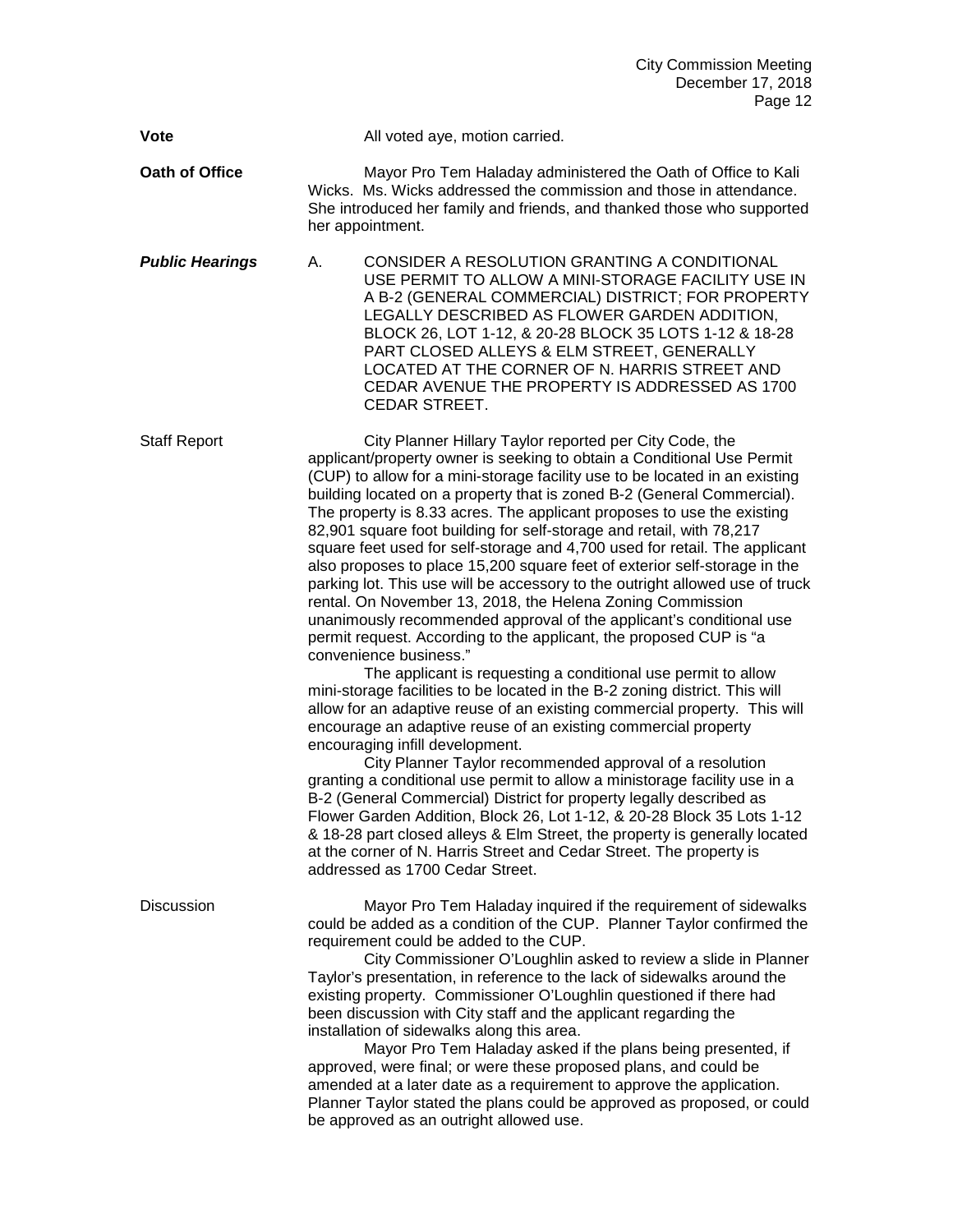| <b>Public Testimony</b> | Mayor Pro Tem Haladay declared the public portion of the<br>hearing opened and called for anyone wanting to address the<br>commission to come forward.<br>Bruce Mihelish, Property Manager of Mihelish Family Trust,<br>spoke in favor of the application. He stated the U-Haul proposal was a<br>professional and competent one. He provided the commission with<br>several photos to further illustrate the plan to renovate the property.<br>Terry Schaub, applicant for the CUP, introduced himself to the<br>commission, and offered to answer any questions. Commissioner<br>O'Loughlin asked if any discussions had taken place regarding the lack<br>of sidewalks in the area. He addressed this matter, expressing concerns<br>over the mature trees along the property. However, he stated if the City<br>required sidewalks he would be open to it.<br>There being no further persons wishing to address the<br>commission, the public portion of the hearing was closed. |  |
|-------------------------|--------------------------------------------------------------------------------------------------------------------------------------------------------------------------------------------------------------------------------------------------------------------------------------------------------------------------------------------------------------------------------------------------------------------------------------------------------------------------------------------------------------------------------------------------------------------------------------------------------------------------------------------------------------------------------------------------------------------------------------------------------------------------------------------------------------------------------------------------------------------------------------------------------------------------------------------------------------------------------------|--|
| <b>Discussion</b>       | Commissioner Noonan asked Mr. Schaub if the Lyndale<br>business he currently operates would remain open. Mr. Schaub stated<br>his intent was to move his marketing operation from Billings to the<br>Lyndale property and would manage the new property, remotely.<br>City Attorney Jodoin stated the commission still has the right to<br>require sidewalks, regardless of the CUP. Stating the need of sidewalks<br>supersedes the application of the CUP or the business type that<br>occupies the space.                                                                                                                                                                                                                                                                                                                                                                                                                                                                         |  |
| <b>Motion</b>           | <b>City Commissioner Noonan moved to approve a resolution</b><br>granting a conditional use permit to allow a ministorage facility use<br>in a B-2 (General Commercial) District for property legally described<br>as Flower Garden Addition, Block 26, Lot 1-12, & 20-28 Block 35<br>Lots 1-12 & 18-28 part closed alleys & Elm Street, the property is<br>generally located at the corner of N. Harris Street and Cedar Street.<br>The property is addressed as 1700 Cedar Street. City Commissioner<br>O'Loughlin seconded the motion. All voted aye, motion carried.<br><b>Resolution 20506</b>                                                                                                                                                                                                                                                                                                                                                                                  |  |
|                         | CONSIDER FINAL PASSAGE OF ORDINANCE 3248 PLACING<br>В.<br>A MORATORIUM ON THE ENFORCEMENT OF SECTION 4-1-<br>11 OF THE HELENA CITY CODE INSOFAR AS IT PROHIBITS<br>THE ISSUING OF A BUSINESS LICENSE TO A BUSINESS,<br>OCCUPATION, VOCATION, PROFESSION OR<br>ENTERTAINMENT WHICH IS PERMITTED BY STATE LAW<br>BUT PROHIBITED UNDER ANY LAW OF THE UNITED<br>STATES UNTIL JUNE 30, 2019.                                                                                                                                                                                                                                                                                                                                                                                                                                                                                                                                                                                             |  |
| <b>Staff Report</b>     | Deputy City Attorney O'Connor reported On September 24,<br>2018, following a public hearing, the City Commission passed Resolution<br>No. 20490, annexing and incorporating within the boundaries of the City<br>of Helena the wholly surrounded area east of Granite Street, South of<br>Highway 12 West, and generally west of the existing city limits. The<br>annexation of this wholly surrounded area will become effective<br>December 1, 2018. A medical marijuana dispensary currently operates<br>within the area effected by Resolution No. 20490.<br>Medical marijuana dispensaries and grow operations are<br>permitted under the laws of the State of Montana. However, the City's<br>business licensing ordinance, adopted in 1926 and codified in Section 4-<br>1-11 of the Helena City Code, states "Prohibited Occupations Not to be                                                                                                                               |  |

Licensed: No provision herein contained shall be construed so as to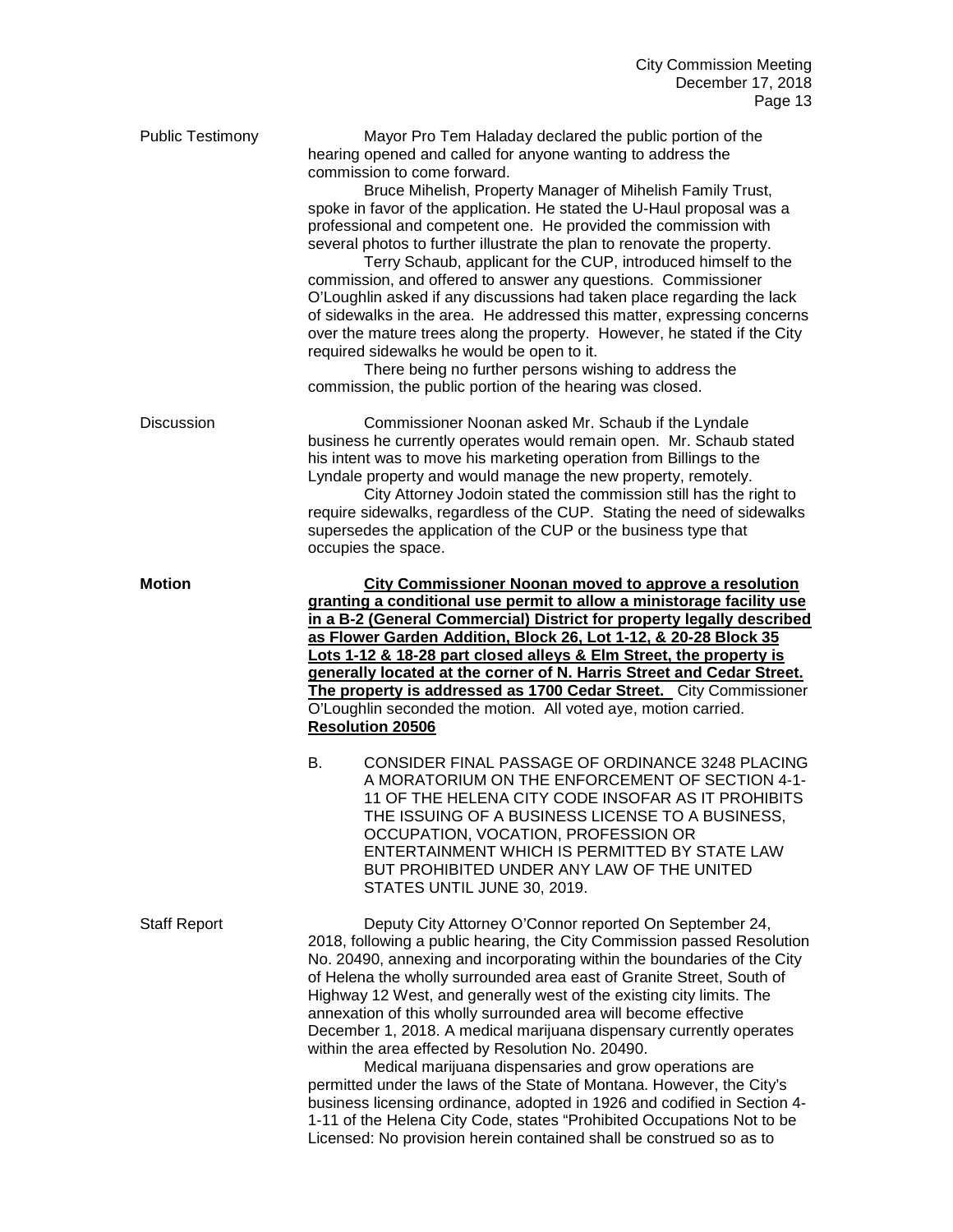license any trade, business, occupation, vocation, pursuit, profession or entertainment prohibited by any law of the United States or this state or by any provision of this code." As a result, because the sale and growing of medical marijuana remains illegal under federal law, the City's ordinance prohibits the issuance of a business license to marijuana dispensaries or grow operations.

A business cannot legally operate within the City without a business license. See §4-1-9 HCC ("No person shall conduct, operate, transact, engage in, or carry on any of the industries, trades, pursuits, professions, vocations, or businesses within the city hereinafter specified and enumerated, without first applying for and obtaining a license as herein provided, and if such application for license is granted, shall pay the required fee."); § 4-1-16-18(A) HCC ("No person shall conduct, operate, transact, engage in or carry on any business within the city without first applying for and obtaining a license therefor from the city, as herein provided, and if such application is granted, shall pay therefor as hereinafter provided. Except that the requirements of this section shall not apply to persons or entities with no base of operations in Lewis and Clark County who exclusively deal with and contact licensed businesses only by salesmen, telephone or mail."). As a result, at present, there are no medical marijuana dispensaries or grow operations located within the city of Helena city limits.

In addition, although pre-existing nonconforming land uses are permitted pursuant to the City's zoning laws, See Title 11 Chapter 6, no such allowance is made under the City's business licensing laws. Thus, a nonconforming business use may continue in a zoning district where it is now prohibited, but that business would still be required to obtain a business license to continue its operations. Thus, the medical marijuana dispensary that is located within the soon to be annexed wholly surrounded area, would not be permitted to legally continue operating the business and would be required to either discontinue operation or to relocate the business because city staff is prohibited from issuing such a city business license to this business by operation of § 4-1-11 HCC.

The City Commission has expressed interest in considering either repealing or amending section 4-1-11 of the Helena City Code to potentially allow medical marijuana dispensaries and grow operations within the city limits.

The City Commission would like to place a moratorium on the enforcement of section 4-1-11 of the Helena City Code insofar as it prohibits the issuing of a business license to a business, occupation, vocation, profession or entertainment which is permitted by state law but prohibited under any law of the united states. The purpose of the moratorium is to allow the medical marijuana dispensary to continue operation within the newly annexed area while the City Commission engages in the public process to consider whether or not to amend section 4-1-11 of the Helena City Code. The moratorium will be effective city wide and will become effective thirty (30) days after final passage.

During the time the moratorium is in place, if another medical marijuana dispensary or grow operation wants to operate within the city limits it will be permitted to do so in any zoning district in which such land use is permitted. Based on the City's current land use definitions, a medical marijuana dispensary would best fit into the land use category of "General Retail." Under the City's current zoning laws, a "General Retail" use is permitted, by right, without the need for a conditional use permit in the following zoning districts: B-1: Neighborhood Business; B-2: General Commercial; B-3: Central Business; and CLM: Commercial Light Manufacturing.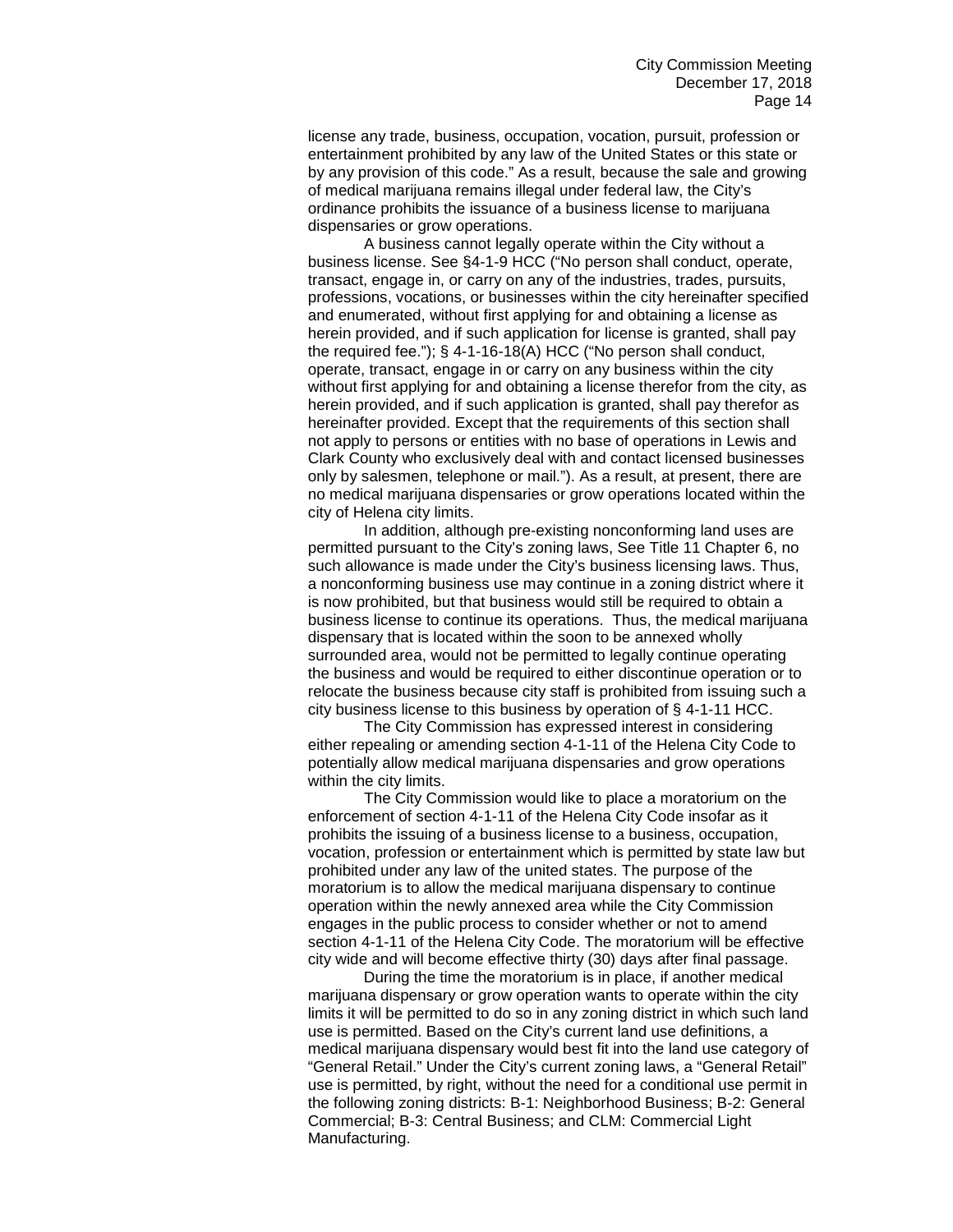|                         | The medical marijuana dispensary located within the newly<br>annexed area will be permitted operate while the City Commission<br>engages in a public process to consider amending section 4-1-11 of the<br>Helena City Code. If any business begins operation within the city limits<br>due to the effects of this moratorium any such business would be<br>required to immediately seize operation if the City Commission does not<br>take action with respect to section 4-1-11 of the Helena City Code prior<br>to the expiration of this moratorium.<br>Deputy City Attorney O'Connor recommended the commission<br>approve, table, or deny final passage of Ordinance 3248 placing a<br>moratorium on the enforcement of section 4-1-11 of the Helena City<br>Code insofar as it prohibits the issuing of a business license to a<br>business, occupation, vocation, profession or entertainment which is<br>permitted by state law but prohibited under any law of the United States,<br>until June 30, 2019.                                                                                                                                                                                            |
|-------------------------|----------------------------------------------------------------------------------------------------------------------------------------------------------------------------------------------------------------------------------------------------------------------------------------------------------------------------------------------------------------------------------------------------------------------------------------------------------------------------------------------------------------------------------------------------------------------------------------------------------------------------------------------------------------------------------------------------------------------------------------------------------------------------------------------------------------------------------------------------------------------------------------------------------------------------------------------------------------------------------------------------------------------------------------------------------------------------------------------------------------------------------------------------------------------------------------------------------------|
| <b>Discussion</b>       | Mayor Pro Tem Haladay inquired as to the timeline the city staff<br>had developed to coordinate the ordinance with the zoning commission<br>discussions. Deputy City Attorney O'Connor stated a public listening<br>session scheduled for mid-January, which will help develop further action<br>by the zoning commission. Mayor Pro Tem Haladay asked for<br>clarification as to the validity of this type of license if no action was taken<br>by the city commission in the 6 month period, or if limits were placed on<br>the zoning allowances for this type of license. Deputy City Attorney<br>O'Connor confirmed this statement, and those licenses would be<br>determined invalid if no action was taken by the commission or if zoning<br>restrictions were placed upon the licenses.<br>Community Development Director Haugen stated the zoning<br>commission met regarding this matter and plans on having a broader<br>discussion with the public at the Civic Center in January. It is understood<br>by the zoning commission a recommendation is needed by April or May,<br>to the city commission. This would facilitate a decision by the<br>commission before the end of the 6 month period. |
| <b>Public Testimony</b> | Mayor Pro Tem Haladay declared the public portion of the<br>hearing opened and called for anyone wanting to address the<br>commission.<br>Kate Bonahoom spoke in favor of the general retail zoning<br>requirements; but expressed concerns over the lack of regulation on<br>grow operations. Ms. Bonahoom also inquired as to the time frame<br>established for the moratorium, and its origin.<br>Doreen Bomar spoke in favor of the ordinance passage, stating<br>there would be time to address the concerns of business owners.<br>There being no further persons wishing to address the<br>commission, the public portion of the hearing was closed.                                                                                                                                                                                                                                                                                                                                                                                                                                                                                                                                                    |
| <b>Discussion</b>       | City Manager Taylor stated the 6 month time frame was<br>established to give the commission ample time to address the zoning<br>issues, utilizing as a guideline, the experiences of other cities which had<br>previously dealt with zoning disputes similar to this matter.<br>Mayor Pro Tem Haladay asked Manager Taylor if the ordinance<br>was repealed outright, would it allow for new businesses to apply for<br>business licenses' without set regulation of future licenses in the<br>cannabis industry.<br>Manager Taylor stated this moratorium would allow the existing<br>business impacted by the current ordinance to operate, while perhaps<br>discouraging new businesses to apply, until certainty in the regulation                                                                                                                                                                                                                                                                                                                                                                                                                                                                         |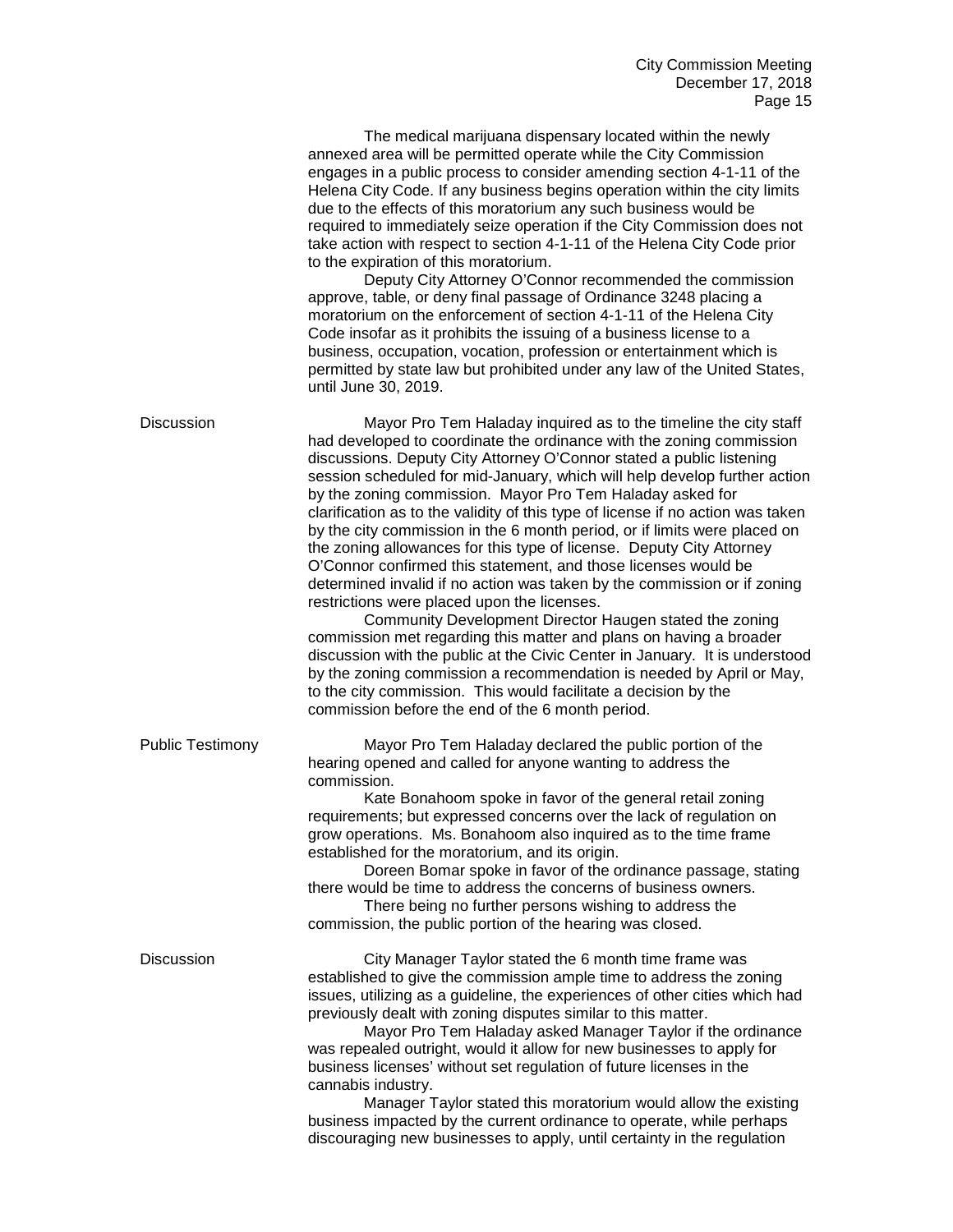could be developed by the city. This allows for flexibility and gives the city time to develop a clear plan for any new businesses and the business impacted by the annexation.

**Motion City Commissioner Farris-Olsen moved approval for final passage of Ordinance No. 3248 placing a moratorium on the enforcement of section 4-1-11 of the Helena City Code insofar as it prohibits the issuing of a business license to a business, occupation, vocation, profession or entertainment which is permitted by state law but prohibited under any law of the United States until June 30, 2019.** City Commissioner O'Loughlin seconded the motion. All voted aye, motion carried. **Ordinance 3248.**

> C. CONSIDER A RESOLUTION SETTING FEES TO BE CHARGED FOR DISPOSAL OF GARBAGE AND REFUSE AT THE CITY OF HELENA TRANSFER STATION AND REPEAL RESOLUTION NO. 20450.

> Assistant Public Works Director Libbi Lovshin reported the City and Lewis & Clark County jointly analyze and agree each year on a recommended tipping fee for the operation of the City Transfer Station and the Lewis & Clark County landfill. The County Landfill tipping fee is one component of the total tipping fee at the City Transfer Station. On November 29, 2018 the Lewis and Clark County Commission voted to reduce the county landfill tipping fee by \$2.00 to \$26.00.

The Public Works Department recommends reducing the total tipping fee from \$58.75 to \$56.75 to account for the County Landfill reduction.

Approval of the resolution will establish rates for the City of Helena Transfer Station that include the most current County Landfill tipping fee.

Assistant Public Works Director Lovshin recommended approval of a resolution setting fees to be charged for disposal of garbage and refuse at the City of Helena Transfer Station and repeal Resolution No. 20450.

Public Testimony Mayor Pro Tem Haladay declared the public portion of the hearing opened and called for anyone wanting to address the commission.

There being no persons wanting to address the commission, Mayor Pro Tem Haladay closed the public portion of the hearing.

**Motion City Commissioner O'Loughlin moved to approve a resolution setting fees to be charged for disposal of garbage and refuse at the City of Helena Transfer Station and repeal Resolution No. 20450.** City Commissioner Noonan seconded the motion. All voted aye, motion carried. **Resolution 20507**

**Public** PUBLIC COMMUNICATIONS *Communications* There were no public communications.